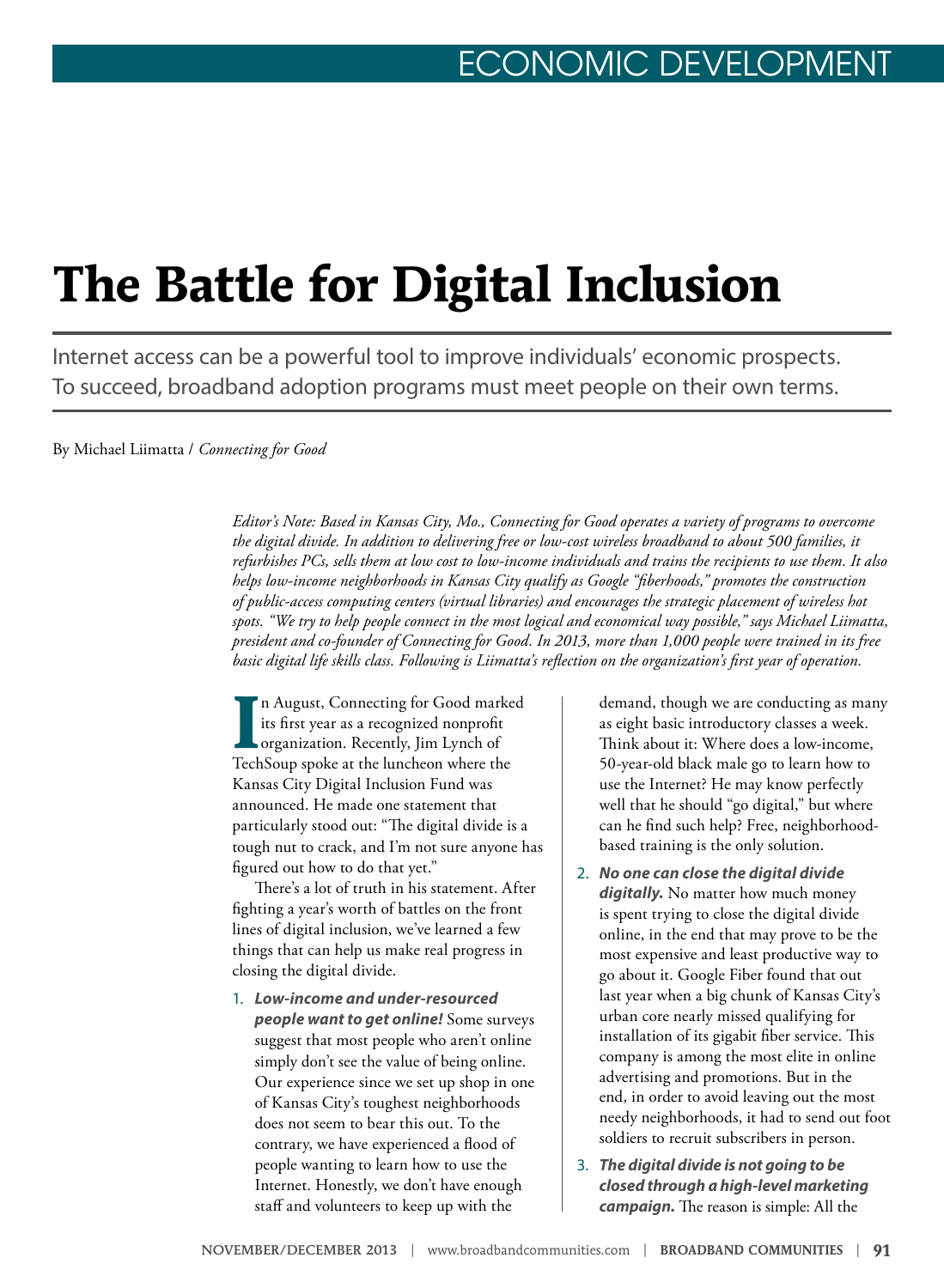## ECONOMIC DEVELOPMENT



Connecting for Good conducts a training session at the Blue Hill Community Services facility in Kansas City, Mo.

It's important to know the cultures of the people we hope to reach. We can't go into an underserved neighborhood and say, "Here we are with the answer to your need!"

things that have excluded people from the digital revolution are the same cultural, economic and racial barriers that have kept them in isolation and poverty for generations. However, we sincerely believe that we possess tools in the Internet that can tear these barriers down, unite communities and overcome prejudice and injustice. Through basic connectivity, people are enabled to communicate with one another and access resources that were never before available. Digital citizenship is real, and we have in our hands the tools to get people empowered and engaged to bring about positive change in their communities.

4. *It needs to be "up close and personal."* To bridge the digital divide, we can't help people we don't understand. It's important to

know the cultures of the people we hope to reach. We can't go into an underserved neighborhood and say, "Here we are with the answer to your need!"

The message we share at Connecting for Good is one of empowerment; more Internet access and knowledge of technology means people can take their futures into their own hands. We provide them with the resources to make better lives for themselves. The digital divide will be closed when we can take a handful of eager learners into the digital age one step at a time.

For our digital life skills introductory classes, we limit the class size to 10 and try to get other volunteers to help whenever we can. Though the waiting list for these classes is nearly 100, we know